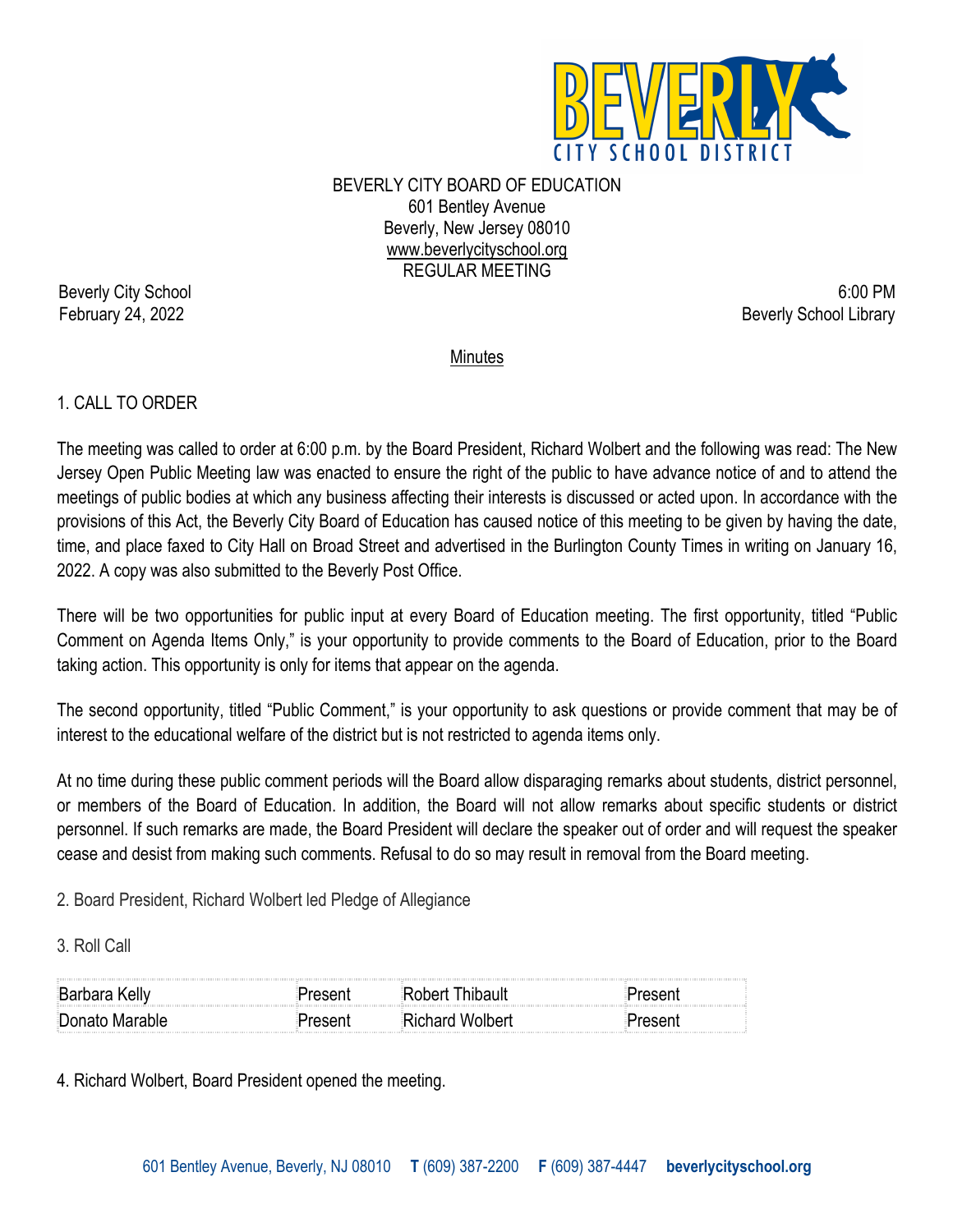

5. Board Member Comments on the Agenda

There were no board member comments on the agenda.

6. Public Comment on Agenda Items Only

There were no public comments on the agenda.

7. A motion was made by Donato Marable and seconded by Barbra Kelly to approve the following BE IT RESOLVED, that the Board of Education approve the regular meeting minutes for December 16, 2021 and Re-Organization/regular meeting for January 6, 2022.

Roll Call

| ня              | → Protection → Protection → Protection → Protection → Protection → Protection → P |  |
|-----------------|-----------------------------------------------------------------------------------|--|
| ⊧Donato Marable | יישמוחW מדפרימיי                                                                  |  |

#### MONTHLY FINANCIALS/CONTRACTS:

8. A motion was made by Robert Thibault and seconded by Donato Marable to approve the following action items A through L will be considered under consent agenda. Any item that requires further discussion may be pulled from the consent agenda and acted upon separately.

A. MOTION: To accept the financial Report of the Secretary for the month ending November 2021: Balance on hand \$2,861,455.09

Board Secretary's Month Certification

Budgetary Line Item Status

Certification of No Over-expenditures – Recommend acceptance that pursuant to N.J.A.C. 6A:23-2.12(c)3, Dr. Brian F. Savage, Board Secretary, certifies that as of November 2021, budgetary line item account has obligations and payments (contracted orders) which in total exceed the amount appropriated by the District Board of Education pursuant to N.J.S.A.18A:22-8 and 18A:22-8.1, which would be in violation of N.J.A.C. 6A:23-2.12 (a), that the District financial accounts have been reconciled and are in balance.

Brian F. Savage

School Business Administrator/Board Secretary Date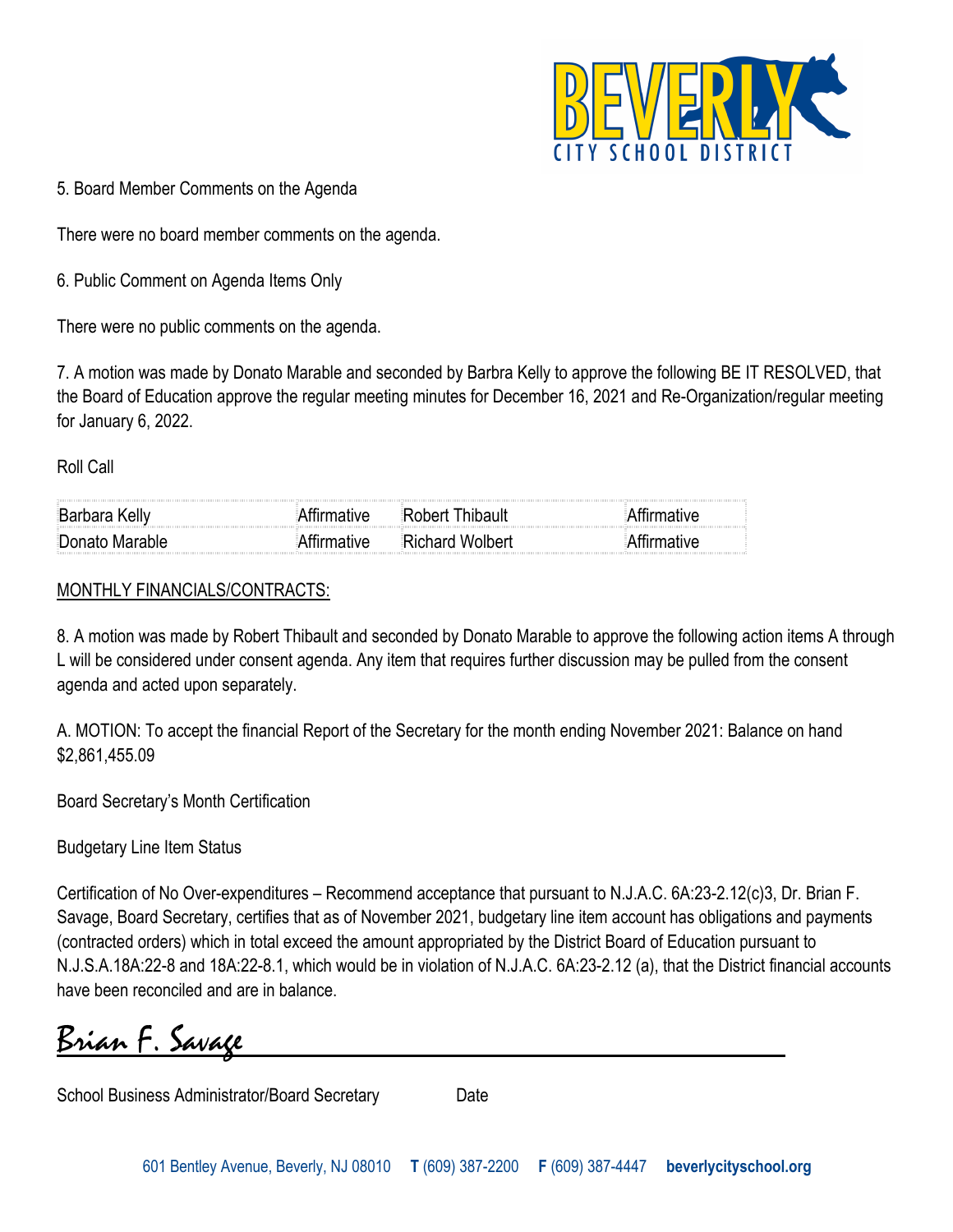

Board Certification – Recommend acceptance that through the adoption of this resolution, the Beverly City Board of Education, pursuant to N.J.A.C. 6A:23-2.12 (c) 4, certifies that as of November 2021, after review of the Secretary's monthly financial report (appropriations section) and upon consultation with the Business Administrator and other appropriate district officials, that to the best of our knowledge no major account or fund has been over-expended in violation of N.J.A.C. 6A:23- 2.12 (c)4 i-vi and that sufficient funds are available to meet the district's financial obligations for the remainder of the fiscal year.

B. MOTION: To accept the financial Report of the Secretary for the month ending December 2021: Balance on hand \$2,846,665.04

Board Secretary's Month Certification

Budgetary Line Item Status

Certification of No Over-expenditures – Recommend acceptance that pursuant to N.J.A.C. 6A:23-2.12(c)3, Dr. Brian F. Savage, Board Secretary, certifies that as of December 2021, budgetary line item account has obligations and payments (contracted orders) which in total exceed the amount appropriated by the District Board of Education pursuant to N.J.S.A.18A:22-8 and 18A:22-8.1, which would be in violation of N.J.A.C. 6A:23-2.12 (a), that the District financial accounts have been reconciled and are in balance.

# Brian F. Savage

School Business Administrator/Board Secretary Date

Board Certification – Recommend acceptance that through the adoption of this resolution, the Beverly City Board of Education, pursuant to N.J.A.C. 6A:23-2.12 (c) 4, certifies that as of December 2021, after review of the Secretary's monthly financial report (appropriations section) and upon consultation with the Business Administrator and other appropriate district officials, that to the best of our knowledge no major account or fund has been over-expended in violation of N.J.A.C. 6A:23- 2.12 (c)4 i-vi and that sufficient funds are available to meet the district's financial obligations for the remainder of the fiscal year.

C. MOTION: To accept the financial report of the Treasurer of School Monies ending November 2021.

D. MOTION: To accept the financial report of the Treasurer of School Monies ending December 2021.

E. MOTION: To approve to authorize the Business Administrator to make transfers within accounts for the month of November 2021.

F. MOTION: To approve to authorize the Business Administrator to make transfers within accounts for the month of December 2021.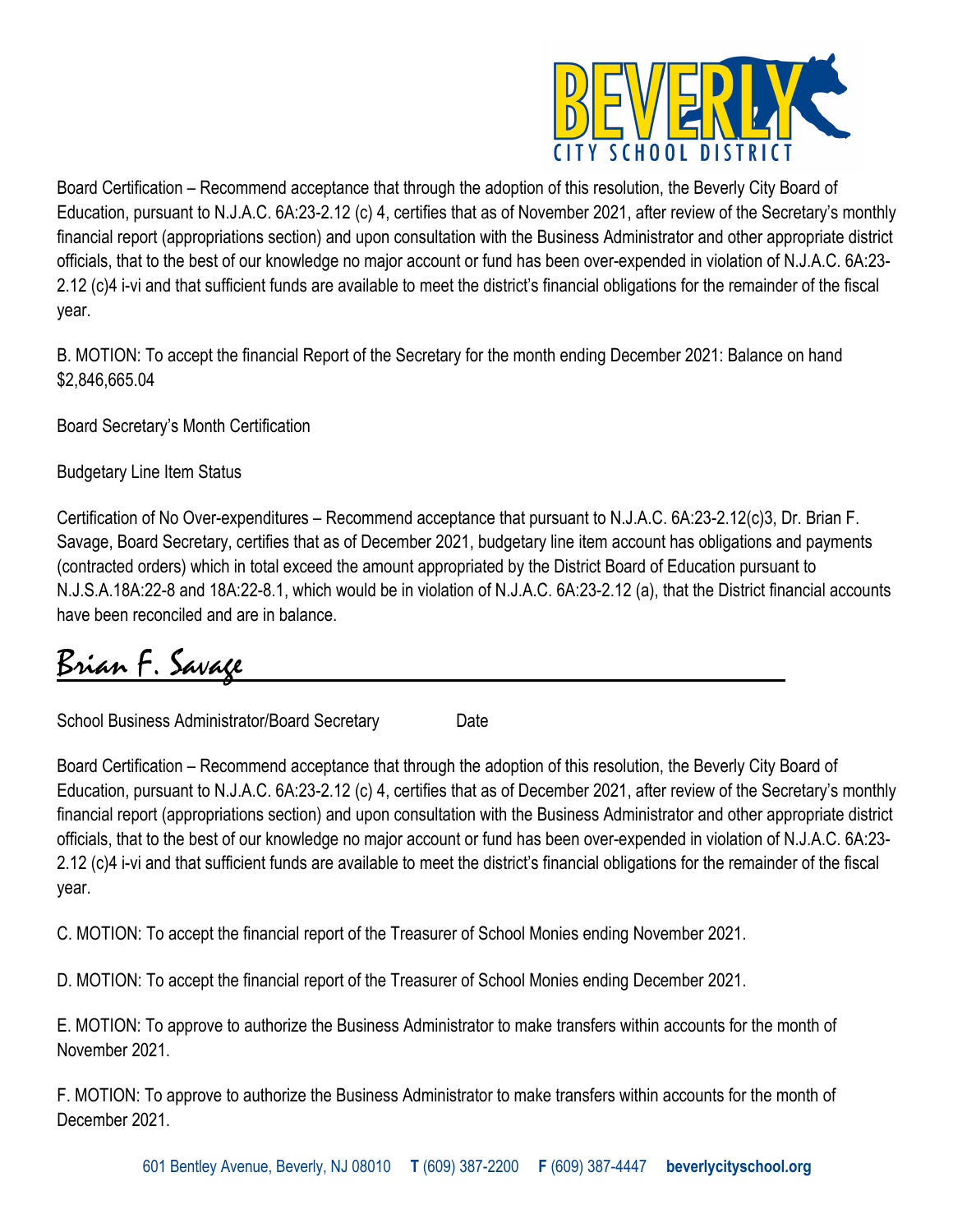

G. MOTION: To approve the purchase orders in the amount of \$57,377.47 for the month of January 2022.

H. MOTION: To approve the purchase orders in the amount of \$724,948.64 for the month of February 2022.

I. MOTION: BE IT RESOLVED, that the Board of Education approve the bills totaling \$360,264.15 for the month of January 2022 to be paid, and the Secretary and the President be hereby authorized and directed to draw orders on the Treasurer for the payment of same.

J. MOTION: BE IT RESOLVED, that the Board of Education approve the bills totaling \$952,889.93 for the month of February 2022 to be paid, and the Secretary and the President be hereby authorized and directed to draw orders on the Treasurer for the payment of same.

K. MOTION: To approve the gross payroll wages for the pay period ending December 15, 2021 in the amount of \$201,245.78 and for the pay period ending December 31, 2021 in the amount of \$187,249.12 in the total amount of \$388,494.90 for the month of December 2021.

L. MOTION: To approve the gross payroll wages for the pay period ending January 15, 2022 in the amount of \$187,242.90 and for the pay period ending January 31, 2022 in the amount of \$183,272.52 in the total amount of \$370,697.42 for the month of January 2022.

Roll Call

| Barbara Kelly  |           | Robert Thibault        |  |
|----------------|-----------|------------------------|--|
| Donato Marable | .rimative | <b>Richard Wolbert</b> |  |

#### MONTHLY FINANCIALS/CONTRACTS:

9. A motion was made by Robert Thibault and seconded by Barbara Kelly to approve the following action items A through C will be considered under consent agenda. Any item that requires further discussion may be pulled from the consent agenda and acted upon separately.

A. MOTION: BE IT RESOLVED, that the Board of Education approve Freda Glick to conduct Bilingual Speech and Language evaluations on an as needed basis in the REVISED amount of \$500.00 per evaluation.

B. MOTION: BE IT RESOLVED, that the Board of Education approve Anthony W. Bonett as school physician for the remainder of the 2021-2022 school year, effective February 15, 2022 through June 30, 2022 in the total amount of \$400.00.

C.MOTION: To approve the following 2021-2022 school year tuition for out-of-district placement: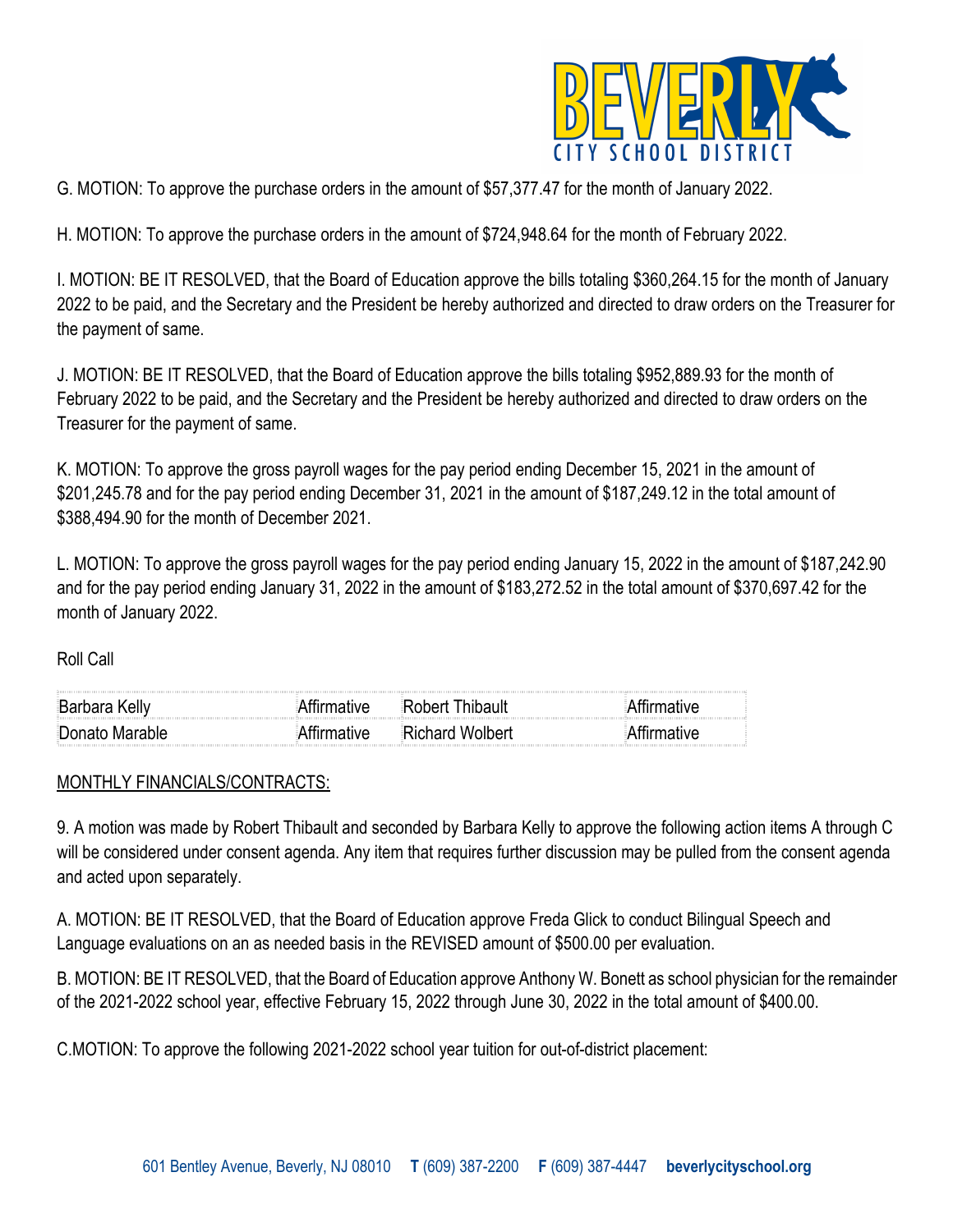

| <b>School</b>      | # of Students | Cost        | <b>Effective</b>   | <b>Comments</b> | Total       |
|--------------------|---------------|-------------|--------------------|-----------------|-------------|
| Pemberton Township |               | \$31,769.00 | 9/1/2021-6/30/2022 |                 | \$31,769.00 |
| Pemberton Township |               | \$42,274.00 | 9/1/2021-6/30/2022 |                 | \$42,274.00 |

Roll Call

| ∽<br>Kellv<br><b>Barnara</b> |                  |  |
|------------------------------|------------------|--|
| ∃Donato Ma<br>ıranıe         | ≣Richard Wolbert |  |

#### PERSONNEL:

#### 10. Consent Agenda:

A motion was made by Barbara Kelly and seconded by Robert Thibault to approve the following action items A through G will be considered under consent agenda. Any item that requires further discussion may be pulled from the consent agenda and acted upon separately.

A.MOTION: To approve the Sub Caller List:

BE IT RESOLVED, that the Board of Education approve the Sub Caller List for the month of March 2022.

B. MOTION: BE IT RESOLVED, that the Board of Education approve the resignation of Emily Spitznogle, Paraprofessional, effective February 17, 2022.

C. MOTION: BE IT RESOLVED, that the Board of Education approve the resignation of Alyson Stout, Physical Therapist, effective March 1, 2022.

D. MOTION: BE IT RESOLVED, that the Board of Education approve Madison Jones to be added to the sub caller list, effective February 25, 2022.

E. MOTION: BE IT RESOLVED, that the Board of Education approve Kenya Marshall as Applied Behavior Analysis (ABA) Teaching Assistant in the amount of \$40.00 per hour effective February 25, 2022.

F. MOTION: BE IT RESOLVED, that the Board of Education approve the After School Soccer Club in the amount of \$40.50 per hour, Mondays and Wednesdays starting March 16, 2022 through May 30, 2022 (see attachment)

G. MOTION: BE IT RESOLVED, that the Board of Education approve Maureen Tornetta, Physical Therapist, (ESU rate which was approved June 2021) effective March 1, 2022.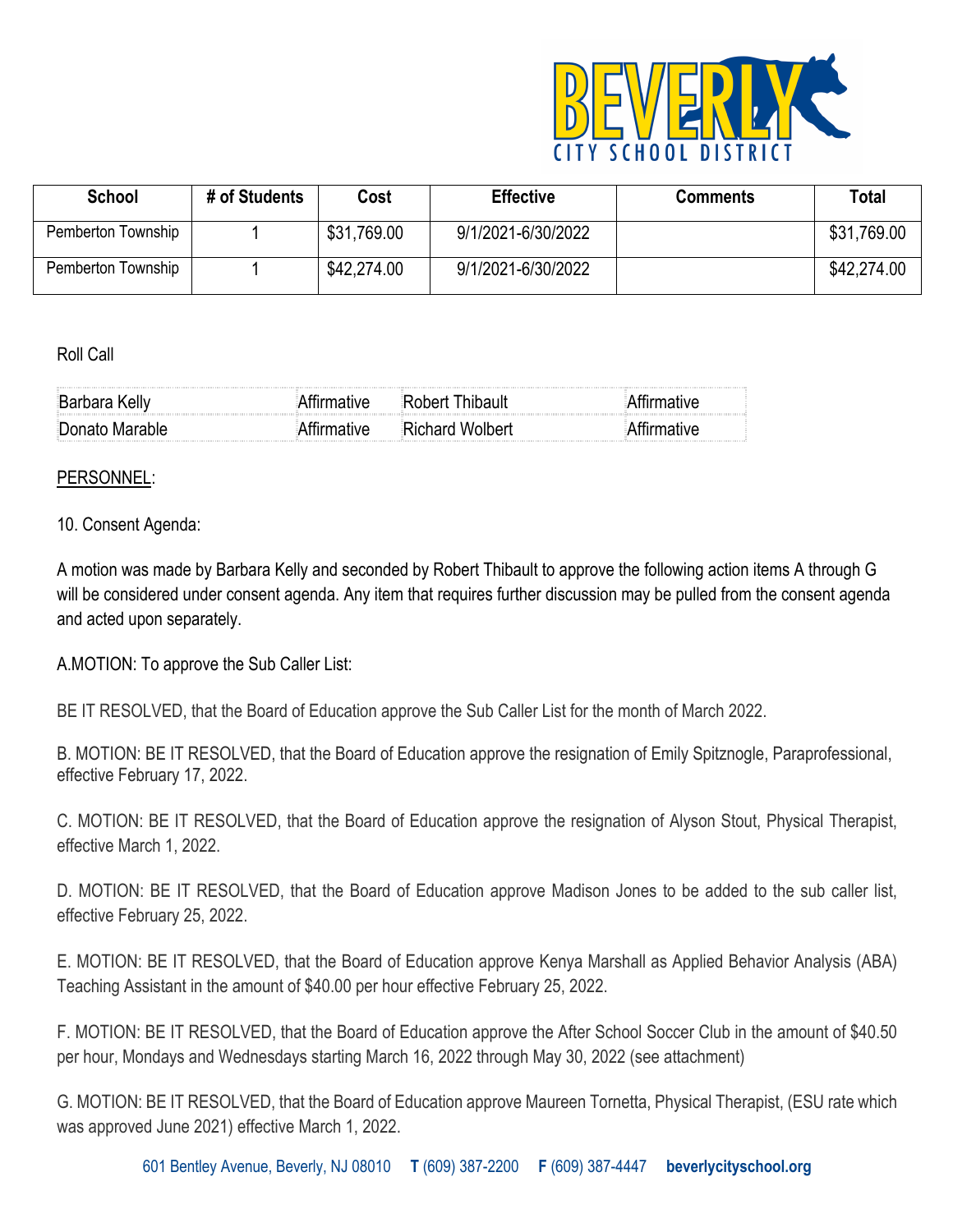

### Roll Call

| <b>Barbara Kelly</b> | ™ative:~ | l thert l                                                                                                                                                                                                                                                                              |  |
|----------------------|----------|----------------------------------------------------------------------------------------------------------------------------------------------------------------------------------------------------------------------------------------------------------------------------------------|--|
| Donato Marable       | ≀tiv≏    | $\sim$ 0.000 $\sim$ 0.000 $\sim$ 0.000 $\sim$ 0.000 $\sim$ 0.000 $\sim$ 0.000 $\sim$ 0.000 $\sim$ 0.000 $\sim$ 0.000 $\sim$ 0.000 $\sim$ 0.000 $\sim$ 0.000 $\sim$ 0.000 $\sim$ 0.000 $\sim$ 0.000 $\sim$ 0.000 $\sim$ 0.000 $\sim$ 0.000 $\sim$ 0.000 $\sim$ 0.000<br>Richard Wolbert |  |

### CURRICULUM & INSTRUCTION:

11. A motion was made by Barbara Kelly and seconded by Robert Thibault to approve the following: BE IT RESOLVED, that the Board of Education approve the Student Safety Data System submission for the Report Period 1, September 1st through December 31st, 2021.

Roll Call

| <b>Barbara Kelly</b> | †ırmative | Robert Thibault        | ∖ttırmatıve |
|----------------------|-----------|------------------------|-------------|
| Donato Marable       |           | <b>Richard Wolbert</b> | ∖ttırmatıve |

## POLICIES:

12. A motion was made by Robert Thibault and seconded by Donato Marable to approve the following: BE IT RESOLVED, that the Board of Education approve the second reading of the following policies:

- #2464 Gifted and Talented Students

Roll Call

| <b>Barbara</b> |                |  |
|----------------|----------------|--|
| ∄Donato Ma     | ichard Wolherl |  |

# PROFESSIONAL DEVELOPMENT:

13. A motion was made by Donato Marable and seconded by Barbara Kelly to approve the following action items: BE IT RESOLVED, that the Board of Education approve the professional development for Donna Butler to attend the Teaching Media Literacy Skills Workshop on April 1, 2022, virtually, in the total amount of \$279.00.

Roll Call

| Barbara Kelly  | tırmatıve  | Robert Thibault        | ttırmatıve |
|----------------|------------|------------------------|------------|
| Donato Marable | '+ırmative | <b>Richard Wolbert</b> | tırmatıve  |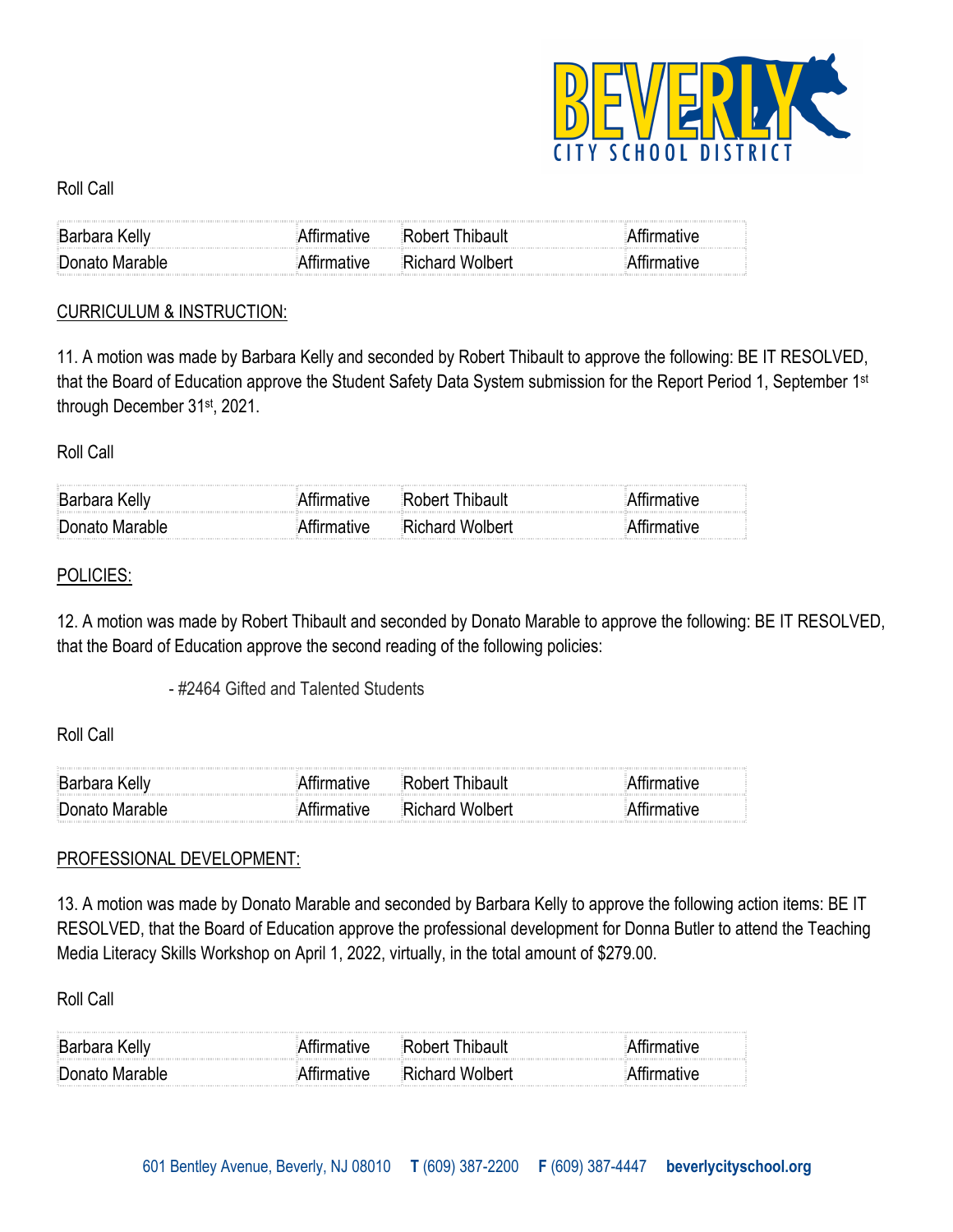

14. Old Business –

- Classroom Modular Building – Dr. Savage gave the Board of Education an update on the modular building. It was noted that the permitting process is almost complete and he is hopeful that construction mobilization will be occurring in the next few weeks.

15. New Business - Dr. Giacobbe was happy to announce that the Beverly City School will no longer be an election site. This will allow for less disruption of the education process during the school year.

- 16. Superintendent's Report:
	- A. Enrollment Report
		- January: 324
		- February: 326
	- B. Attendance Report
		- January: 75%
		- February: 91%
	- C. Nurse's Report

Dr. Giacobbe went over the January and February reports noting that our Nurse has been doing a wonderful job. Our nurse is currently working on the transition to our new nurse while she is on maternity leave.

D. H.I.B. Incidents:

 0 incidents reported: 0 was confirmed bullying, 0 determined to be non-HIB related or non-actionable HIB, and 0 inconclusive.

E. Discipline Report:

Total Suspensions: January – February: 5

- F. Drills:
	- Fire Drill January 13, 2022 9:25 AM 3 minutes 32 seconds
	- Shelter in Place January 19, 2022 10:02 AM
	- 601 Bentley Avenue, Beverly, NJ 08010 **T** (609) 387-2200 **F** (609) 387-4447 **beverlycityschool.org** - Fire Drill – February 10, 2022 – 10:32 AM – 3 minutes